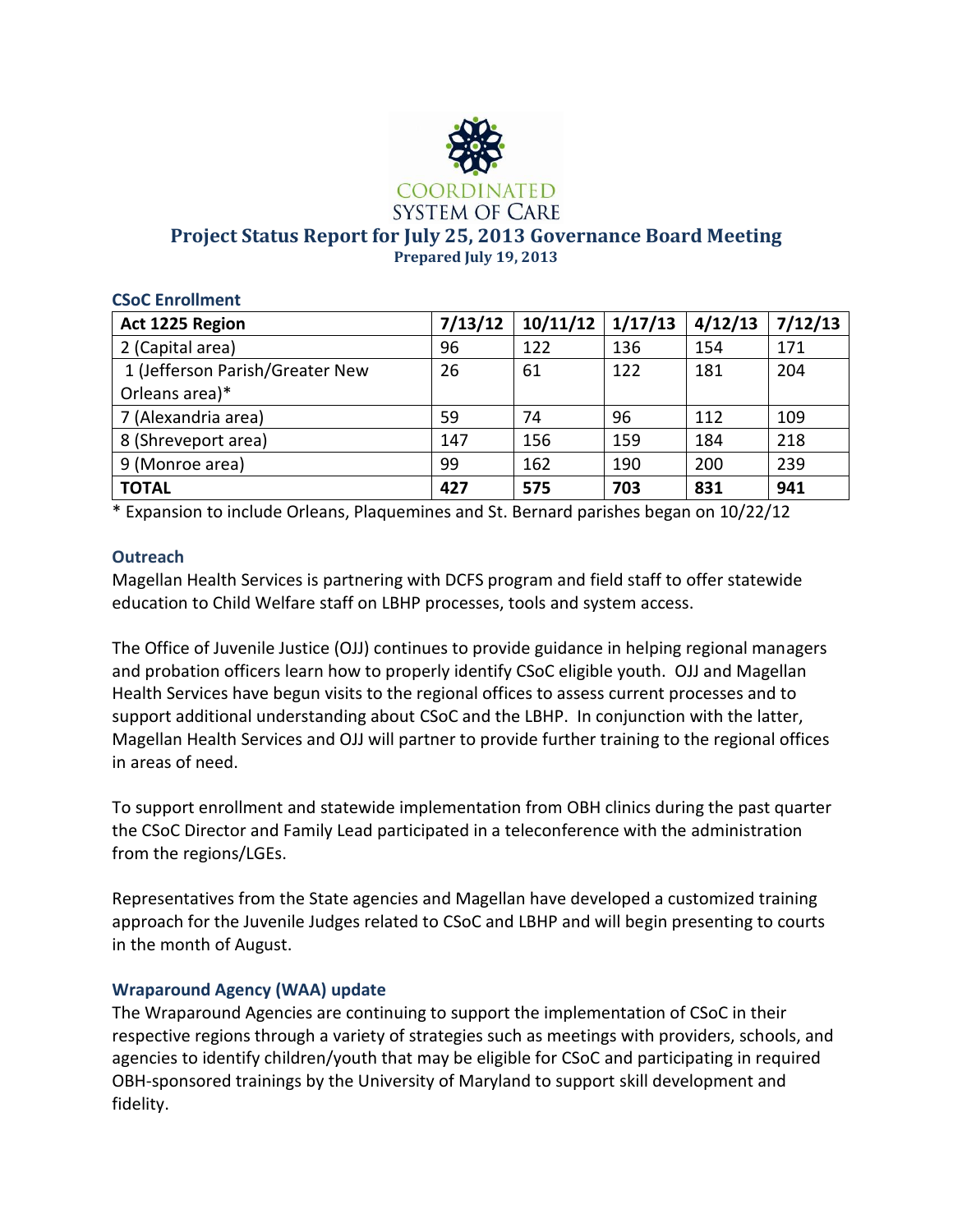Magellan has continued to work with the WAAs to ensure all documentation is submitted within the required timelines to support the eligibility of each child/youth enrolled in CSoC.

### **Family Support Organization update**

The OBH and Magellan transition team continues to meet with Ekhaya leadership on a weekly basis, for proactive planning and to work through challenges. Based on its first quarter of operations as the Statewide FSO, Ekhaya is now focused on three important priorities: staff training and retention, maximizing service delivery, and fiscal sustainability. Ekhaya is engaging leaders at Magellan and OBH, as well as SCC members, to create and implement strategies for ensuring that every CSoC youth and family is offered FSO services, and that staff are in place and prepared to deliver appropriate quality and levels of service.

#### **Technical Assistance and Training**

The OBH State CSoC team continues to work with the University of Maryland Institute for Innovation and Implementation to ensure that staff in the Wraparound Agencies and the Statewide Family Support Organization receives the necessary training and support to effectively implement wraparound. All five of the Wraparound Agencies have completed the intensive Intermediate training. This two day training is based on identifying and addressing the specific needs identified by the WAA staff in their respective regions. The Parent Support & Training Specialists and Youth Support & Training Specialists from the Statewide Family Support Organization also participated in two three-day training sessions provided by the University of Maryland in support of their roles as peer supports to enrolled youth and families. Additional trainings for the FSO and Wraparound Agencies are scheduled through December 2013.

The State and Magellan CSoC Teams continue to host Technical Assistance calls for all initial regions. CSoC staff continues to make frequent visits to each region to provide support, training, technical assistance and conduct onsite reviews.

#### **CSoC Finance and Audit Committee**

The Finance and Audit has not met since the last Governance Board meeting.

# **CSoC Quality Assurance (QA) Committee**

The QA Committee met on July  $8<sup>th</sup>$  and introduced the new Committee chairperson, Michael Comeaux. The Committee reviewed the Quality Measures data reports as part of Waiver compliance. A follow up meeting has been scheduled to review the remaining reports. During the July meeting the Committee also reviewed the first set of data reports submitted to OBH by Magellan in response to the four priority areas identified by the QA Committee.

At the July 8<sup>th</sup> QA Committee meeting Donna Nola-Ganey (Magellan's DOE Liaison) presented an update on school-related data collection efforts including planned data collection processes. Work continues with the University of Washington Wraparound Evaluation and Research Team (WERT). The WERT is now developing their Institutional Review Board proposal which will help inform timelines for the study. The QA Committee is working on developing a list of contacts